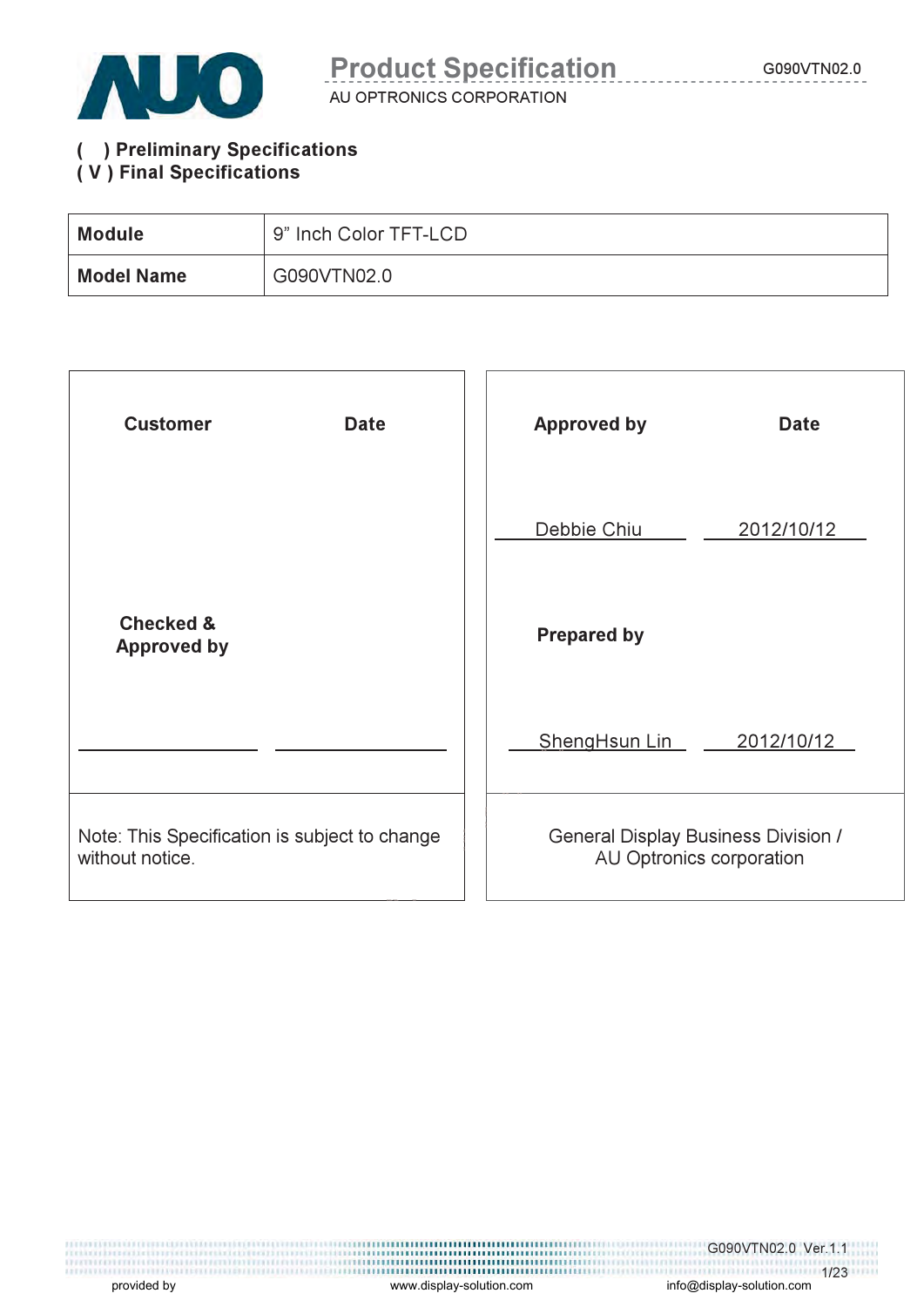

# **Product Specification**

AU OPTRONICS CORPORATION

# **Contents**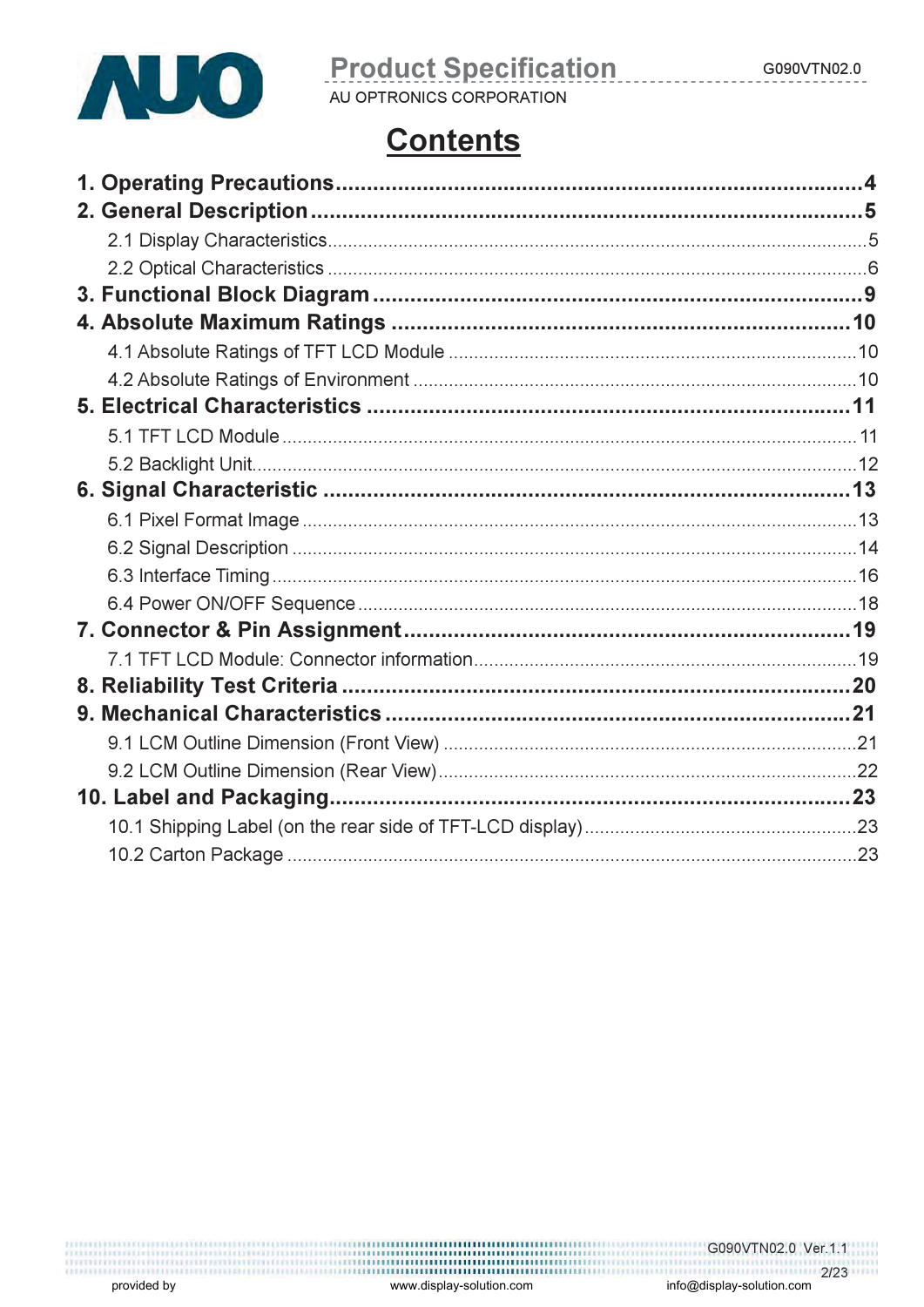

AU OPTRONICS CORPORATION

|     | <b>Version and Date</b> | Page<br><b>Old description</b> |                           | <b>New Description</b>                  |
|-----|-------------------------|--------------------------------|---------------------------|-----------------------------------------|
| 0.0 | June 29, 2012           | $\mathsf{All}$                 | First draft specification |                                         |
| 1.0 | Sep. 17, 2012           | $\mathbf 5$                    |                           | <b>Revise General Description</b>       |
|     |                         | 6                              |                           | Revise Luminace Condition               |
|     |                         | 23                             |                           | Add Shipping Label & Carton Information |
| 1.1 | Oct. 12, 2012           | 10                             |                           | Absolute Ratings of Environment         |
|     |                         |                                |                           |                                         |
|     |                         |                                |                           |                                         |
|     |                         |                                |                           |                                         |
|     |                         |                                |                           |                                         |
|     |                         |                                |                           |                                         |
|     |                         |                                |                           |                                         |
|     |                         |                                |                           |                                         |
|     |                         |                                |                           |                                         |
|     |                         |                                |                           |                                         |
|     |                         |                                |                           |                                         |
|     |                         |                                |                           |                                         |
|     |                         |                                |                           |                                         |
|     |                         |                                |                           |                                         |
|     |                         |                                |                           |                                         |
|     |                         |                                |                           |                                         |
|     |                         |                                |                           |                                         |
|     |                         |                                |                           |                                         |
|     |                         |                                |                           |                                         |
|     |                         |                                |                           |                                         |
|     |                         |                                |                           |                                         |
|     |                         |                                |                           |                                         |
|     |                         |                                |                           |                                         |
|     |                         |                                |                           |                                         |
|     |                         |                                |                           |                                         |

G090VTN02.0 Ver.1.1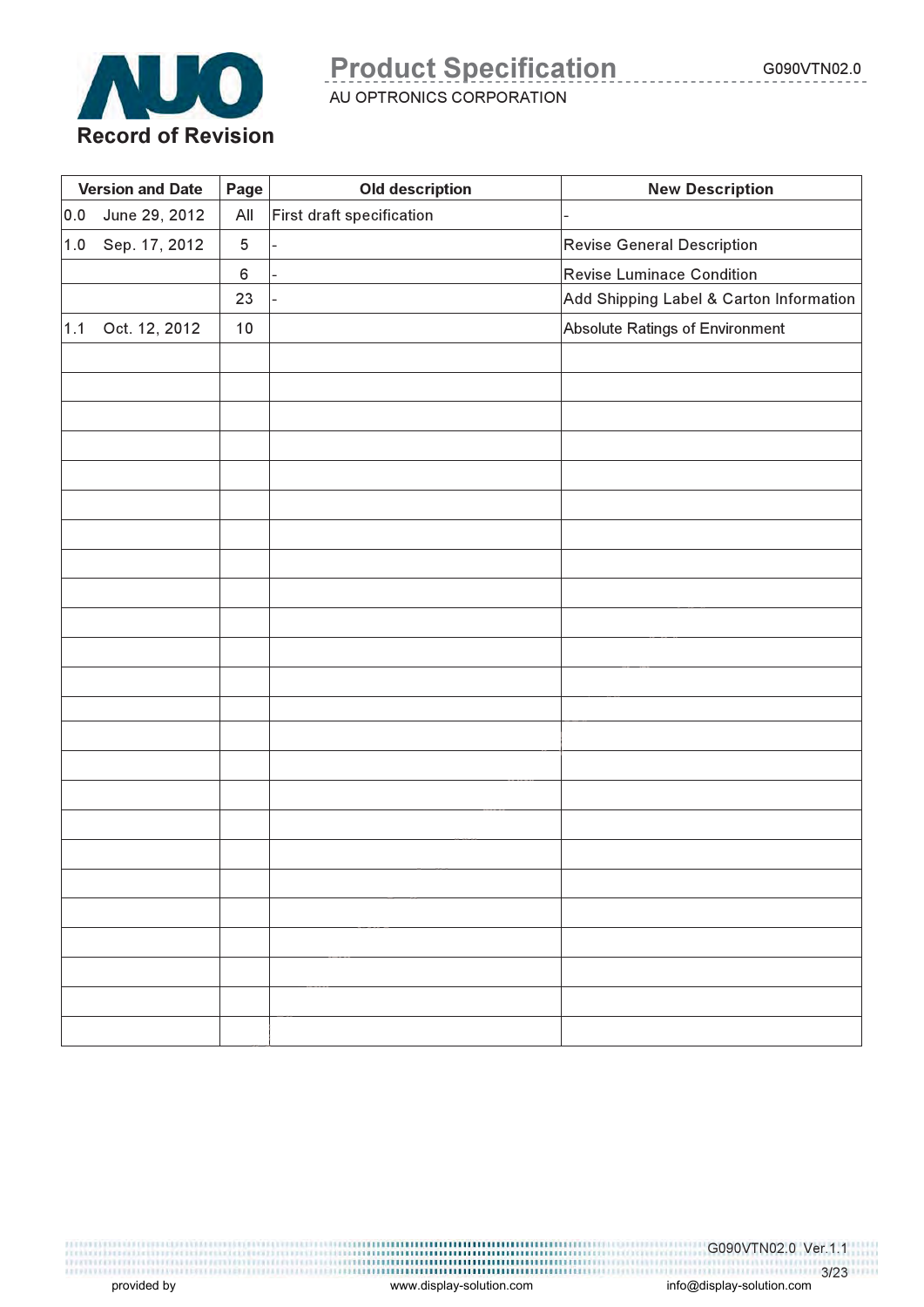

AU OPTRONICS CORPORATION

### 1. Operating Precautions

- 1) Since front polarizer is easily damaged, please be cautious and not to scratch it.
- 2) Be sure to turn off power supply when inserting or disconnecting from input connector.
- 3) Wipe off water drop immediately. Long contact with water may cause discoloration or spots.
- 4) When the panel surface is soiled, wipe it with absorbent cotton or soft cloth.
- 5) Since the panel is made of glass, it may be broken or cracked if dropped or bumped on hard surface.
- 6) To avoid ESD (Electro Static Discharde) damage, be sure to ground yourself before handling TFT-LCD Module.
- 7) Do not open nor modify the module assembly.
- 8) Do not press the reflector sheet at the back of the module to any direction.
- 9) In case if a module has to be put back into the packing container slot after it was taken out from the container, do not press the center of the LED light bar edge. Instead, press at the far ends of the LED light bar edge softly. Otherwise the TFT Module may be damaged.
- 10) At the insertion or removal of the Signal Interface Connector, be sure not to rotate nor tilt the Interface Connector of the TFT Module.
- 11) TFT-LCD Module is not allowed to be twisted & bent even force is added on module in a very short time. Please design your display product well to avoid external force applying to module by end-user directly.
- 12) Small amount of materials having no flammability grade is used in the LCD module. The LCD module should be supplied by power complied with requirements of Limited Power Source (IEC60950 or UL1950), or be applied exemption.
- 13) Severe temperature condition may result in different luminance, response time and lamp ignition voltage.
- 14) Continuous operating TFT-LCD display under low temperature environment may accelerate lamp exhaustion and reduce luminance dramatically.
- 15) The data on this specification sheet is applicable when LCD module is placed in landscape position.
- 16) Continuous displaying fixed pattern may induce image sticking. It's recommended to use screen saver or shuffle content periodically if fixed pattern is displayed on the screen.

G090VTN02.0 Ver.1.1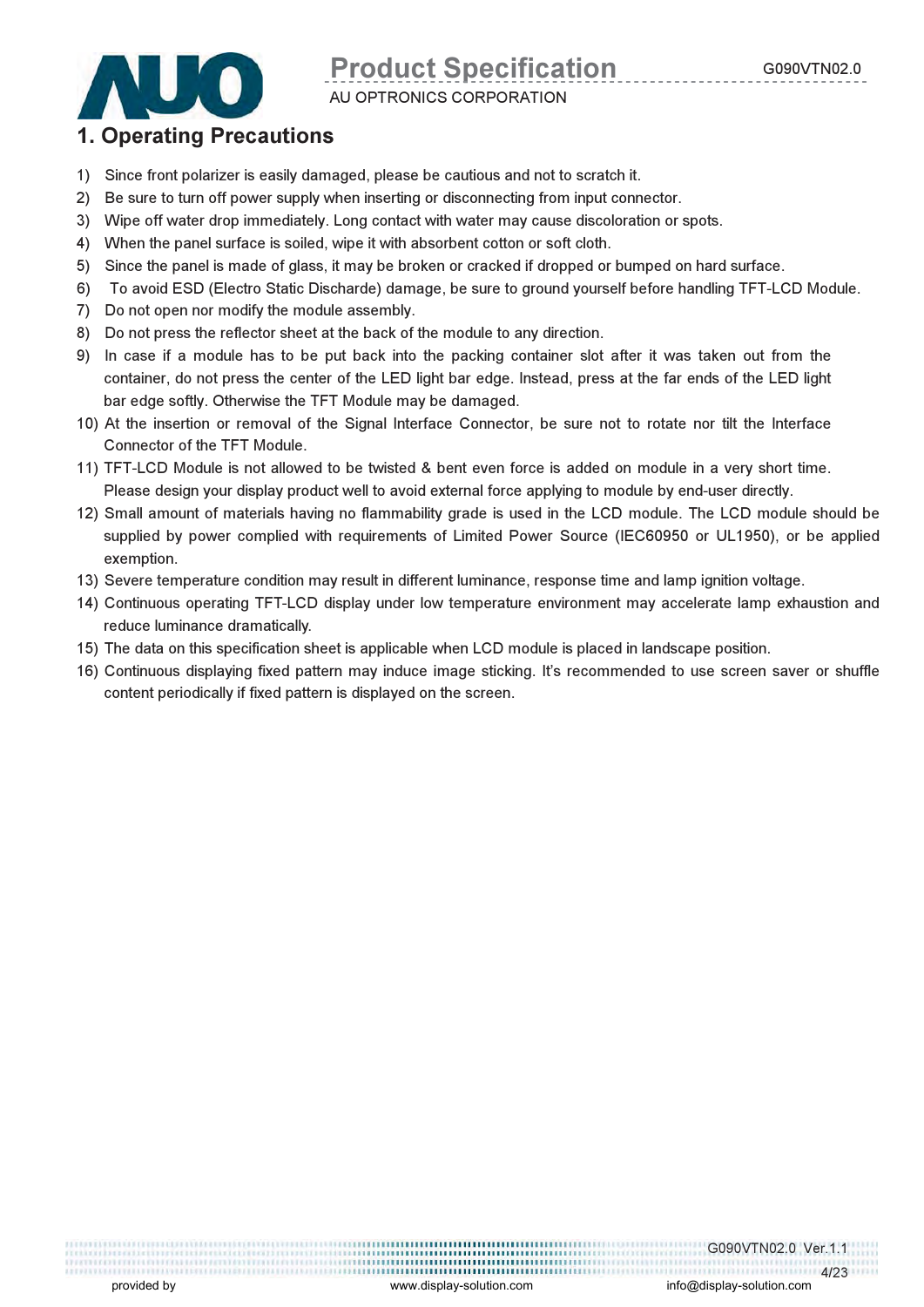

AU OPTRONICS CORPORATION

## 2. General Description

This specification applies to the Color Active Matrix Liquid Crystal Display G090VTN02.0 composed of a TFT-LCD display, a driver and power supply circuit, and a LED backlight system. The screen format is intended to support WVGA (800(H) x 480(V)) screen and 16.7M (6bit + Hi-FRC).

G090VTN02.0 is a RoHS product.

## 2.1 Display Characteristics

The following items are characteristics summary on the table under 25  $^{\circ}$ C condition:

| <b>Items</b>                                                     | <b>Unit</b>                              | <b>Specifications</b>              |
|------------------------------------------------------------------|------------------------------------------|------------------------------------|
| Screen Diagonal                                                  | [inch]                                   | 9                                  |
| <b>Active Area</b>                                               | [mm]                                     | 198.000(H) x 111.696(V)            |
| Pixels H x V                                                     |                                          | 800x3(RGB) x 480                   |
| <b>Pixel Pitch</b>                                               | [mm]                                     | $0.0825x3$ (H) x 0.2327 (V)        |
| <b>Pixel Arrangement</b>                                         |                                          | R.G.B. Vertical Stripe             |
| <b>Display Mode</b>                                              |                                          | TN, Normally White                 |
| Nominal Input Voltage VDD                                        | [Volt]                                   | $3.3$ (typ.)                       |
| <b>Typical Power Consumption</b>                                 | [Watt]                                   | 2.8                                |
| Weight                                                           | [Grams]                                  | 255 (typ.)                         |
| <b>Physical Size</b>                                             | [mm]                                     | 211.1(H)x 128.4(V) x 6.6(D) (typ.) |
| <b>Electrical Interface</b>                                      |                                          | <b>TTL</b>                         |
| <b>Surface Treatment</b>                                         |                                          | Anti-glare, Hardness 3H            |
| <b>Support Color</b>                                             |                                          | 16.7M (6bit+Hi-FRC)                |
| <b>Temperature Range</b><br>Operating<br>Storage (Non-Operating) | $[^{\circ}C]$<br>$\lceil^{\circ}C\rceil$ | $-20$ to $+75$<br>$-30$ to $+80$   |
| RoHS Compliance                                                  |                                          | RoHS Compliance                    |

G090VTN02.0 Ver.1.1 5/23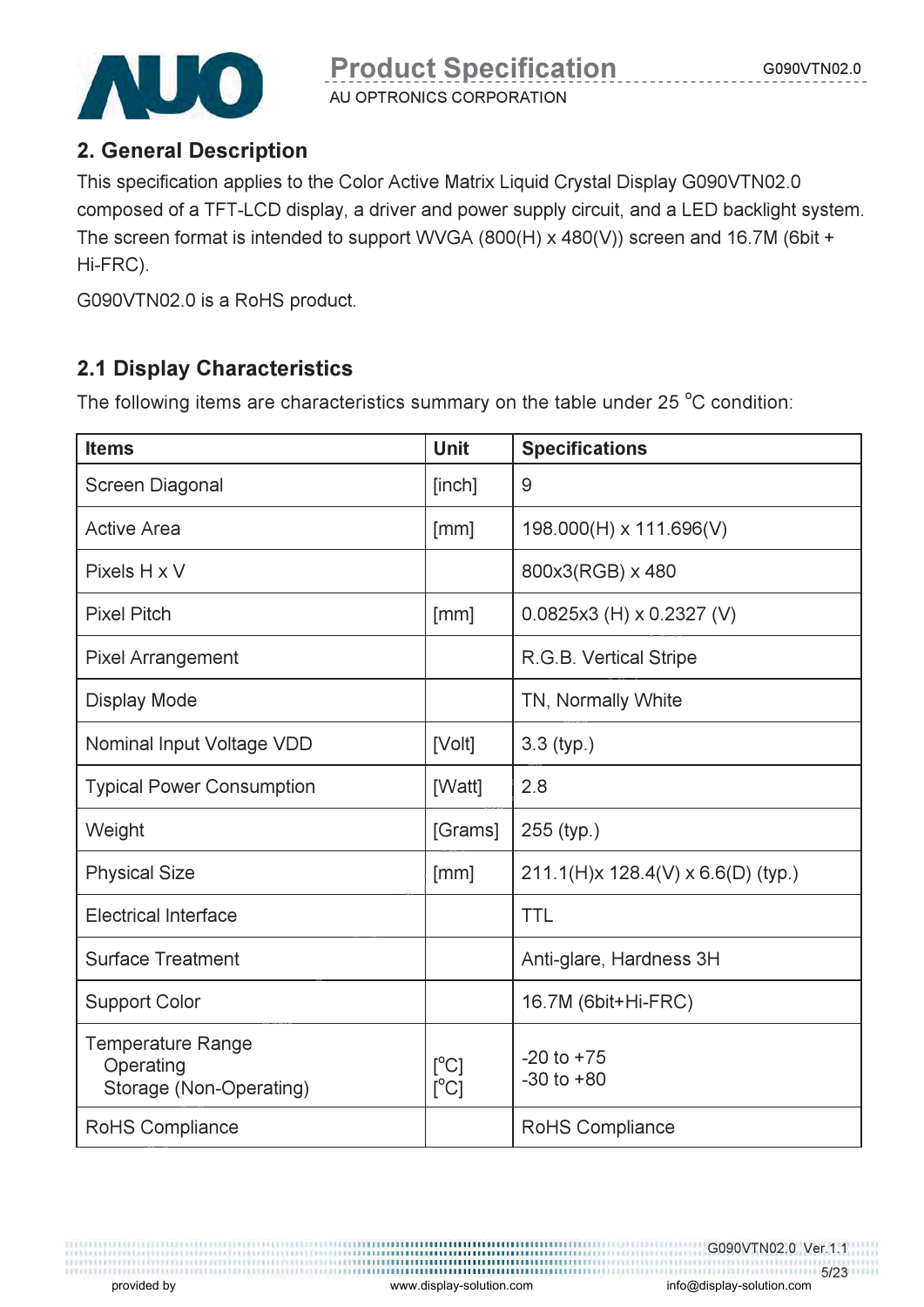

AU OPTRONICS CORPORATION

## 2.2 Optical Characteristics

The optical characteristics are measured under stable conditions at  $25^{\circ}$ C (Room Temperature):

| <b>Item</b>               | <b>Unit</b>   |                  | <b>Conditions</b> |                          | Typ.            | Max.                     | <b>Note</b> |
|---------------------------|---------------|------------------|-------------------|--------------------------|-----------------|--------------------------|-------------|
| <b>White Luminance</b>    | [ $cd/m2$ ]   |                  | Center point      |                          | 300             |                          | A, B, F     |
| Uniformity                | $\frac{0}{0}$ | 5 points         |                   | 70                       |                 | $\overline{\phantom{0}}$ | A, B, F     |
| <b>Contrast Ratio</b>     |               |                  |                   | 400                      | 500             |                          | A, B, D     |
|                           | [msec]        | Rising           |                   |                          | 10 <sup>°</sup> | 14                       |             |
| <b>Response Time</b>      | [msec]        | Falling          |                   | $\overline{\phantom{a}}$ | 15              | 21                       | A, B, E     |
|                           | [msec]        | Rising + Falling |                   |                          | 25              | 35                       |             |
|                           | [degree]      | Horizontal       | (Right)           | 60                       | 70              |                          |             |
| <b>Viewing Angle</b>      | [degree]      | $CR = 10$        | (Left)            | 60                       | 70              | $\qquad \qquad -$        |             |
|                           | [degree]      | Vertical         | (Upper)           | 40                       | 50              |                          | A, B, C     |
|                           | [degree]      | $CR = 10$        | (Lower)           | 60                       | 70              |                          |             |
|                           |               | Red x            |                   | 0.554                    | 0.584           | 0.614                    |             |
|                           |               | Red y            |                   | 0.328                    | 0.358           | 0.388                    |             |
|                           |               | Green x          |                   | 0.302                    | 0.332           | 0.362                    |             |
| Color / Chromaticity      |               | Green y          |                   | 0.535                    | 0.565           | 0.595                    |             |
| Coordinates<br>(CIE 1931) |               | Blue x           |                   | 0.125                    | 0.155           | 0.185                    | A, B        |
|                           |               | Blue y           |                   | 0.063                    | 0.093           | 0.123                    |             |
|                           |               | White x          |                   | 0.263                    | 0.313           | 0.363                    |             |
|                           |               | White y          |                   | 0.279                    | 0.329           | 0.379                    |             |

Note: A. Measurement Setup:

 The LCD module should be stabilized at given temperature for 15 minutes to avoid abrupt temperature change during measuring. In order to stabilize the luminance, the measurement should be executed after lighting backlight for 15 minutes in a windless room.

 B. The LED input parameter setting as: V\_LED: 12V (±0.1V) ; I\_LED: 60mA PWM\_LED: Duty 100 %

> G090VTN02.0 Ver.1.1 6/23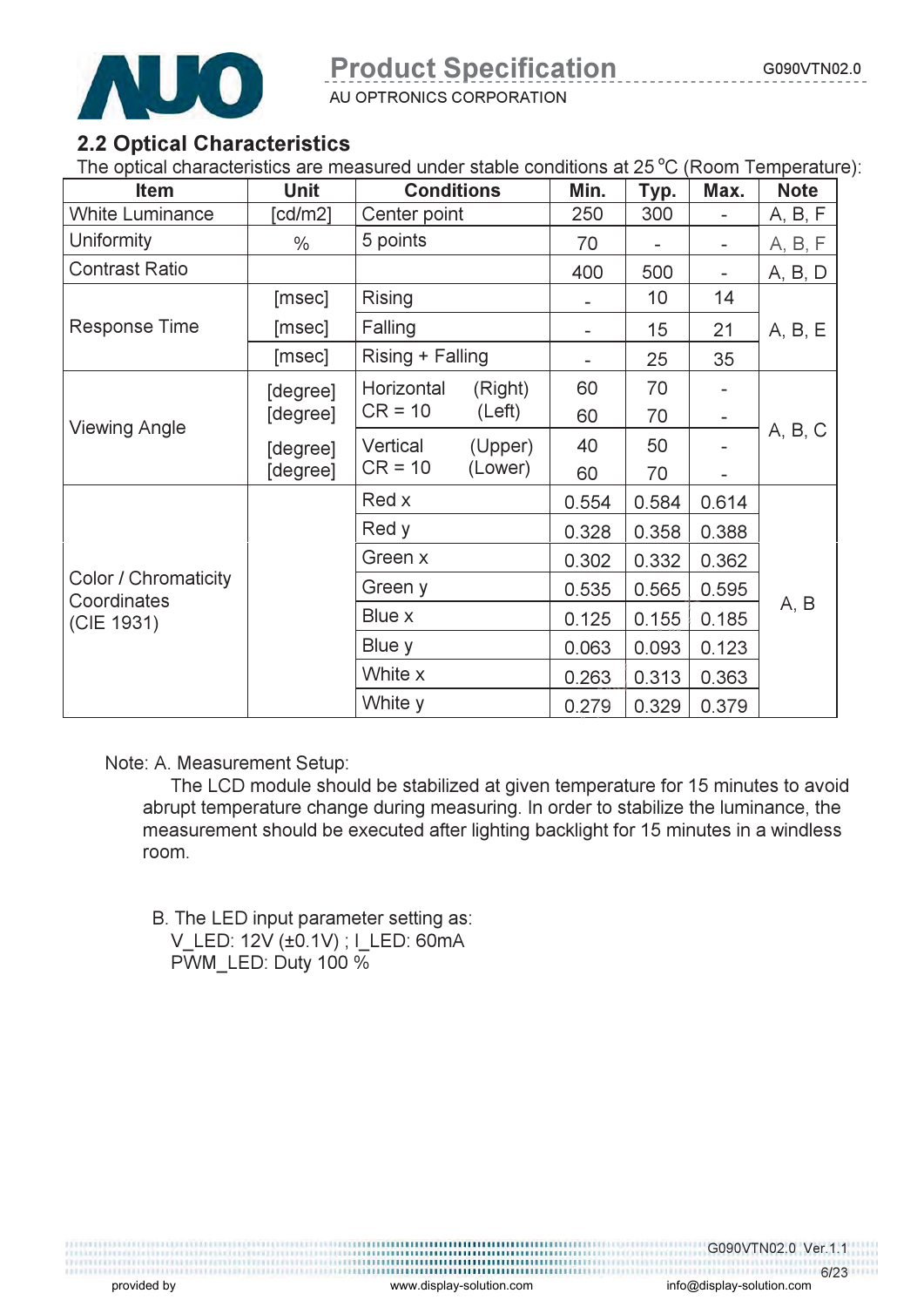C. Definition of Viewing Angle



D. Definition Of Contrast Ratio (CR)

 The contrast ratio can be calculated by the following expression Contrast Ratio (CR) = L63 / L0

L63: Luminance of gray level 63, L0: Luminance of gray level 0

E. Definition Of Response Time  $(T_R, T_F)$ 



provided by the surface of the surface of the www.display-solution.com comes info@display-solution.com

G090VTN02.0 Ver.1.1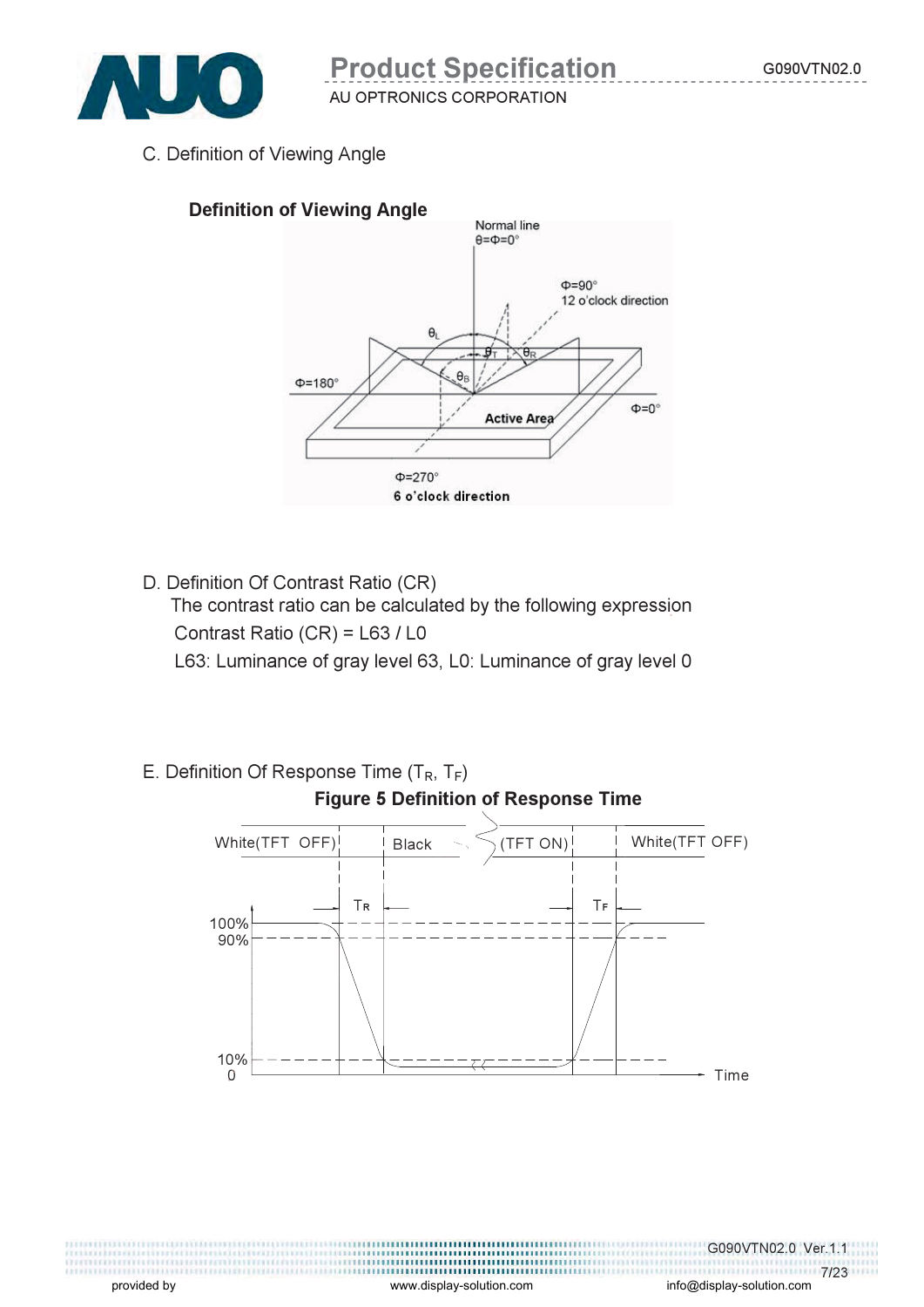

F. Definition Of Brightness Luminance

100% (Max Luminanceof 9 points) Luminance Uniformity=  $\frac{(MinLuminance of 9 points)}{x} \times$ 

#### Measurement Locations



,,,,,,,,,,,,,,,,,,,,,,,,,,,,,,,,,,,,, 

G090VTN02.0 Ver.1.1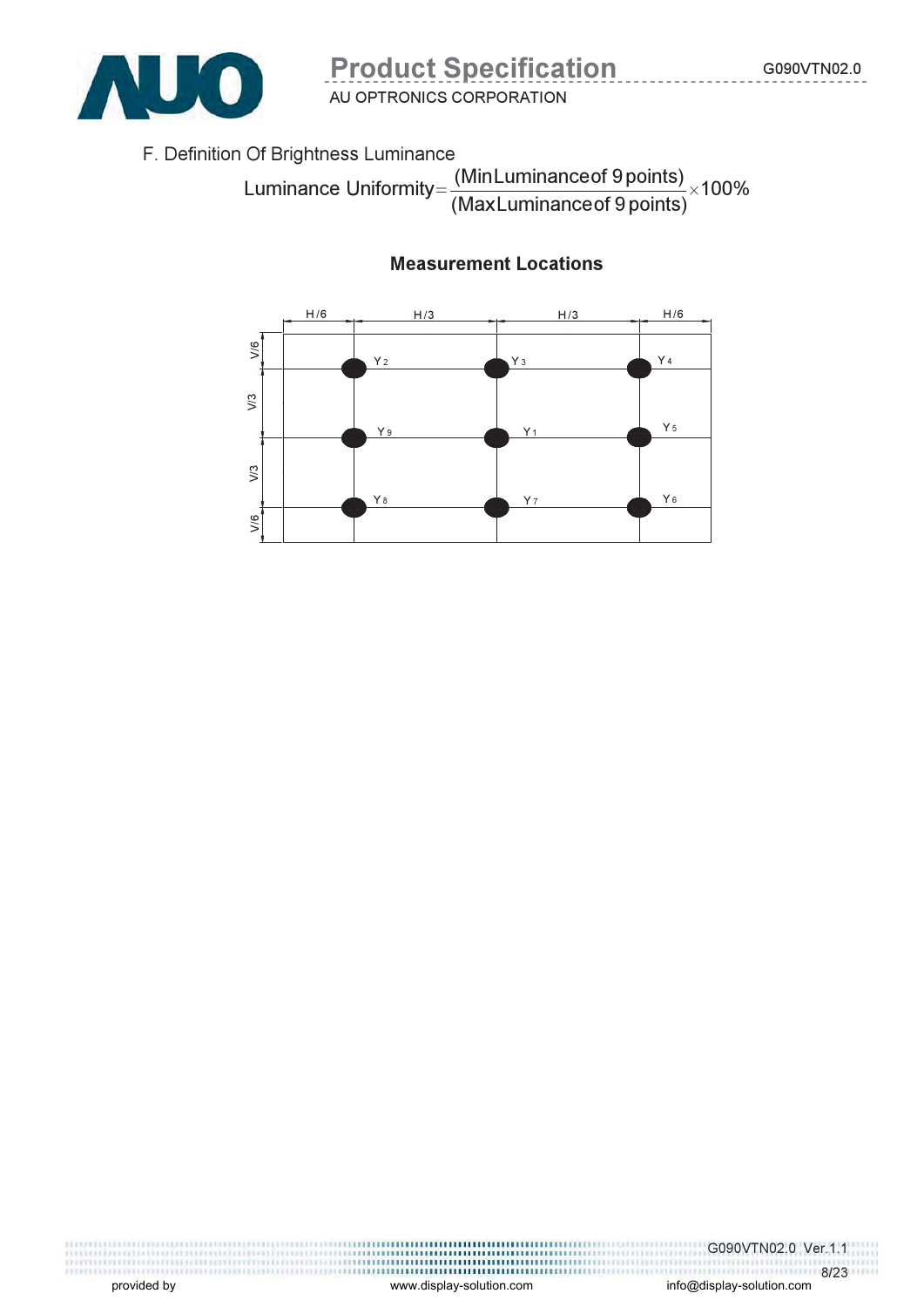

AU OPTRONICS CORPORATION

## 3. Functional Block Diagram

The following diagram shows the functional block of the 9 inch color TFT/LCD module:



G090VTN02.0 Ver.1.1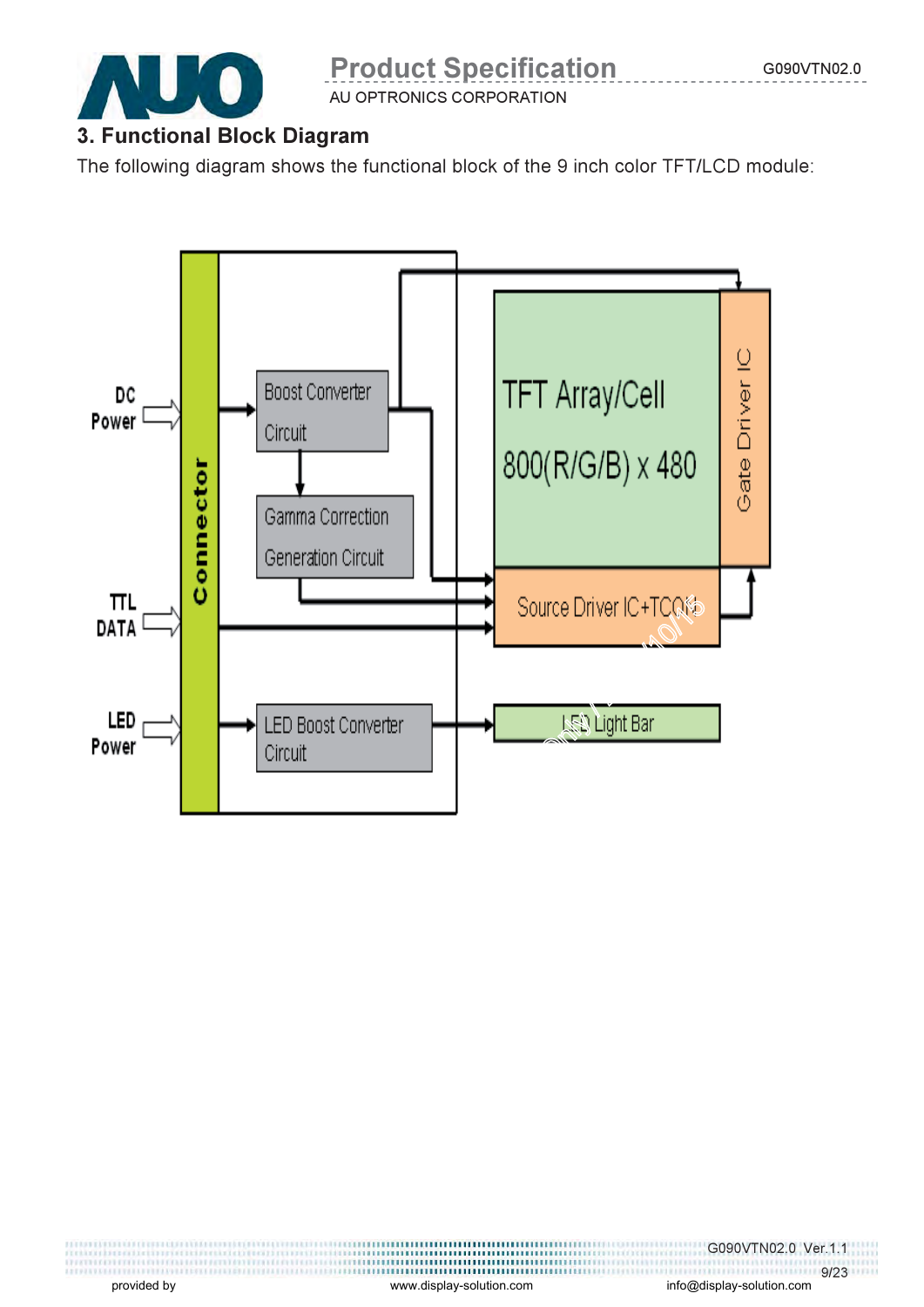

AU OPTRONICS CORPORATION

## 4. Absolute Maximum Ratings

## 4.1 Absolute Ratings of TFT LCD Module

| Item                  | <b>Symbol</b> | Min    | <b>Max</b> | Unit   |
|-----------------------|---------------|--------|------------|--------|
| <b>Supply Voltage</b> | VDD           | $-0.3$ | $+4.0$     | [Volt] |

### 4.2 Absolute Ratings of Environment

| <b>Item</b>               | <b>Symbol</b> | Min   | <b>Max</b> | Unit                       |
|---------------------------|---------------|-------|------------|----------------------------|
| Operating                 | TOP           | $-20$ | $+75$      | $\mathop{\rm l}{\rm ^oC1}$ |
| <b>Operation Humidity</b> | <b>HOP</b>    | 10    | 90         | [%RH]                      |
| Storage                   | TST           | $-30$ | $+80$      | ${^{\circ}C}$              |
| <b>Storage Humidity</b>   | <b>HST</b>    | 10    | 90         | [%RH]                      |

Note: When you apply the LCD module for OA system. Please make sure to keep the temperature of LCD module is less than 75

G090VTN02.0 Ver.1.1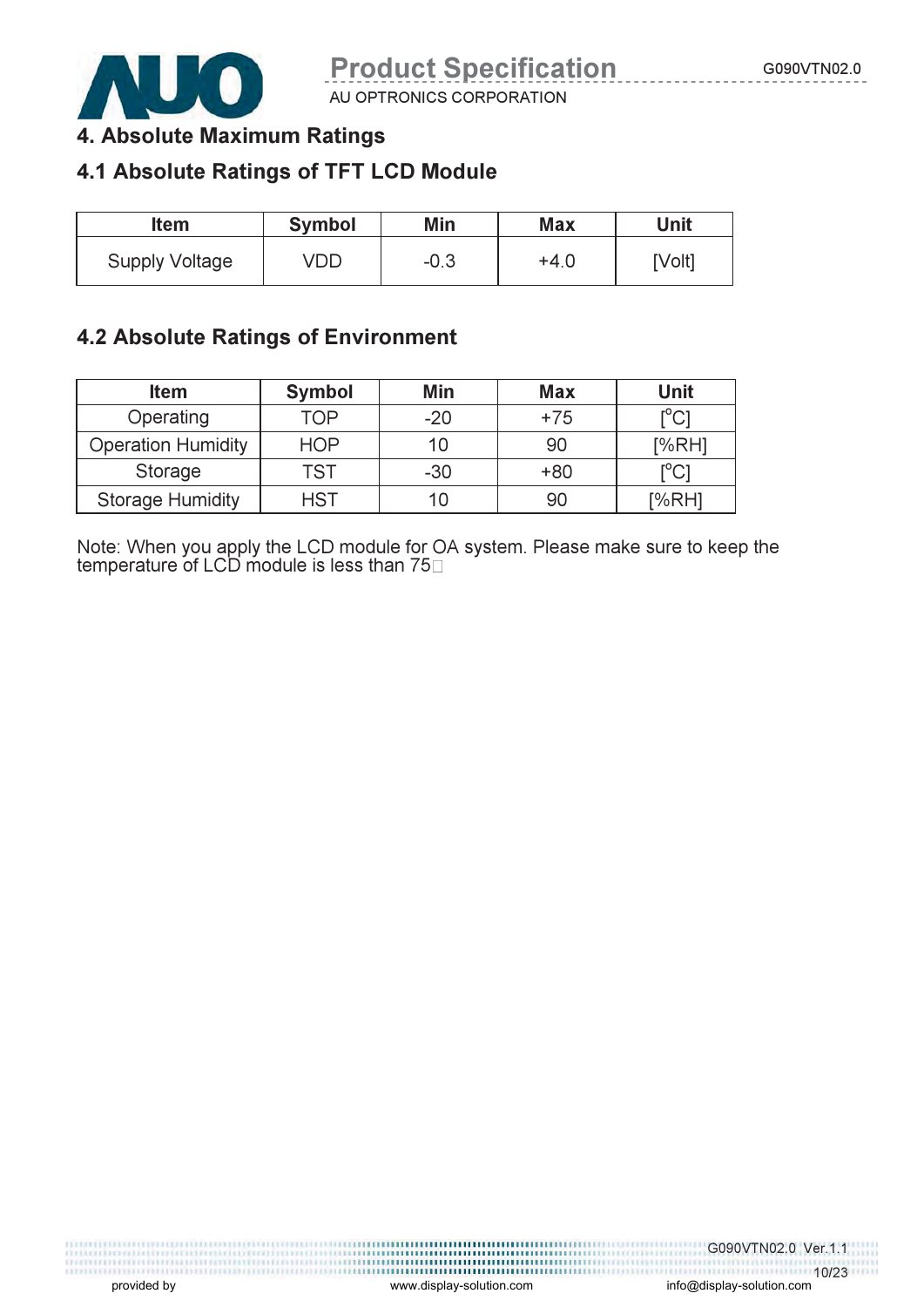

5. Electrical Characteristics

5.1 TFT LCD Module

### 5.1.1 Power Specification

| <b>Symbol</b> | <b>Parameter</b>                                   | Min | <b>Typ</b> | <b>Max</b> | <b>Units</b>  | <b>Remark</b>                  |
|---------------|----------------------------------------------------|-----|------------|------------|---------------|--------------------------------|
| <b>VDD</b>    | Logic/LCD Drive Voltage                            | 3.0 | 3.3        | 3.6        | [Volt]        |                                |
| <b>IDD</b>    | <b>VDD Current</b>                                 |     | 0.1        |            | [A]           |                                |
| Irush         | <b>LCD Inrush Current</b>                          |     |            | 1.5        | [A]           | Note 1                         |
| <b>PDD</b>    | <b>VDD Power</b>                                   |     |            | 0.7        | [Watt]        | <b>Black Pattern</b><br>(60Hz) |
| <b>VDDrp</b>  | Allowable Logic/LCD<br><b>Drive Ripple Voltage</b> |     |            | 200        | [mV]<br>$p-p$ | Note 2                         |

Note 1: Measurement condition:





Note 2: VDD Power Dip Condition



If VTH < VDD  $\leq$  Vmin., then td  $\leq$  10ms; When the voltage return to normal our panel must revive automatically.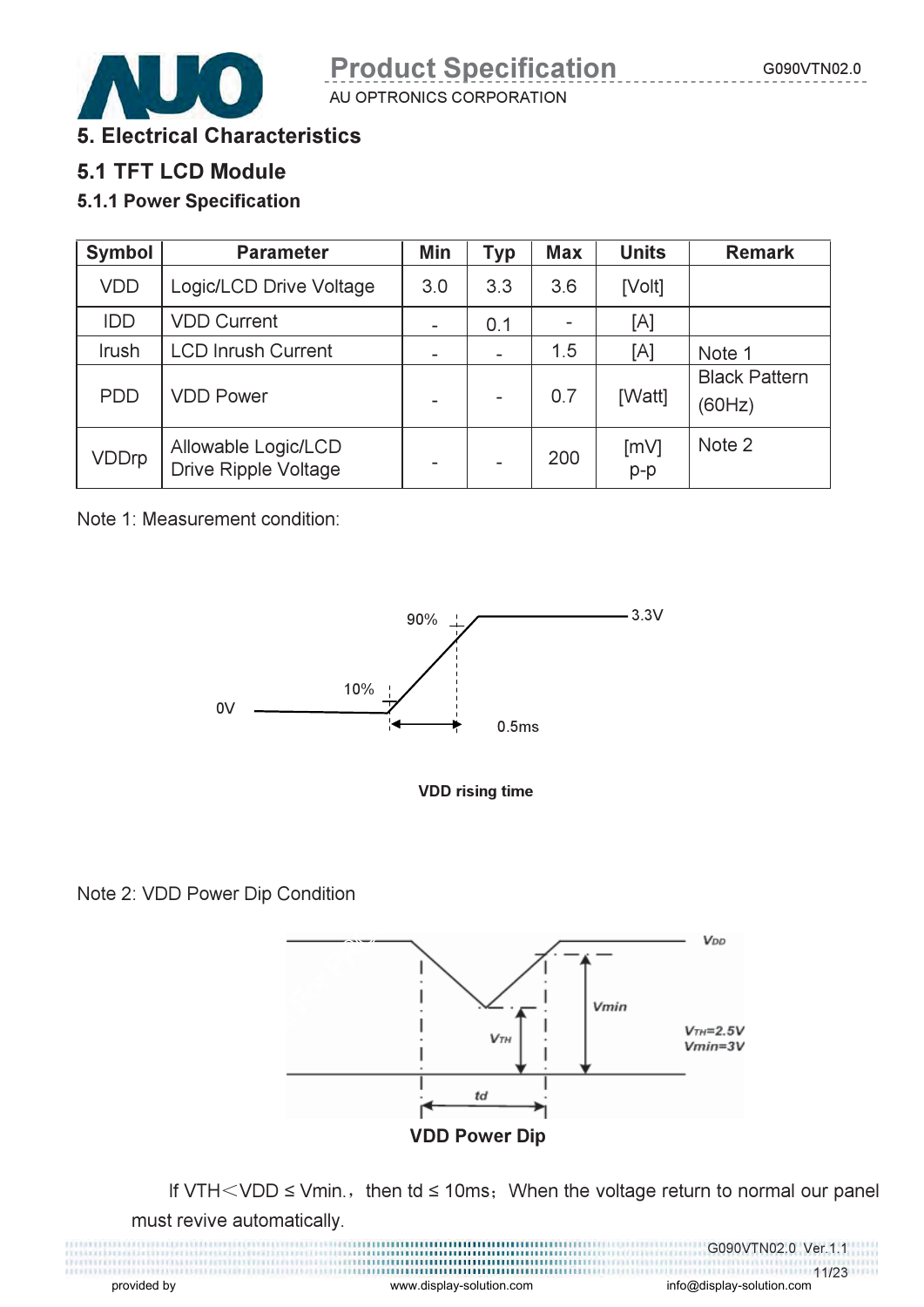

### 5.2.1 Parameter guideline for LED

Following characteristics are measured under a stable condition using an inverter at 25 $\square$  (Room Temperature):

| <b>Symbol</b>   | <b>Parameter</b>                |      | Min.            | Typ. | Max.                     | <b>Units</b> | <b>Condition</b>            |
|-----------------|---------------------------------|------|-----------------|------|--------------------------|--------------|-----------------------------|
| <b>VLED</b>     | <b>LED</b> Input                |      | 5               | 12   | 21                       | [V]          | $Ta=25$<br>Note B           |
| <b>PLED</b>     | <b>LED Power</b><br>Consumption |      |                 |      | 2.1                      | W            | Ta=25 $\degree$ C<br>Note B |
| <b>VLED PWM</b> | <b>PWM Signal</b>               |      | 2.5             |      | 5.5                      | $\vee$       | Ta=25 $\degree$ C           |
|                 | Voltage                         | Low  | $\qquad \qquad$ | -    | 0.5                      | $\vee$       |                             |
| FPWM            | <b>PWM Diming</b>               |      | 100             |      | 1K                       | Hz           | Ddim $\geq 1\%$             |
|                 | Frequency                       |      | 100             |      | 5K                       | Hz           | Ddim $\geq 5\%$             |
|                 | <b>LED Enable</b>               | High | 2.5             |      | 5.5                      | $\vee$       |                             |
| <b>VLED EN</b>  | Voltage                         | Low  | $\qquad \qquad$ |      | 0.5                      | V            |                             |
| LT              | <b>LED Life Time</b>            |      | 20,000          |      | $\overline{\phantom{a}}$ | Hours        | Ta=25 $\degree$ C<br>Note A |

Note A: The LED life time define as the estimated time to 50% degradation of initial luminous. Note B: A higher LED power supply voltage will result in better power efficiency. Keep the VLED between 12V and 21V is strongly recommended.

#### LED Rush Current Measure Condition



**VLED rising time**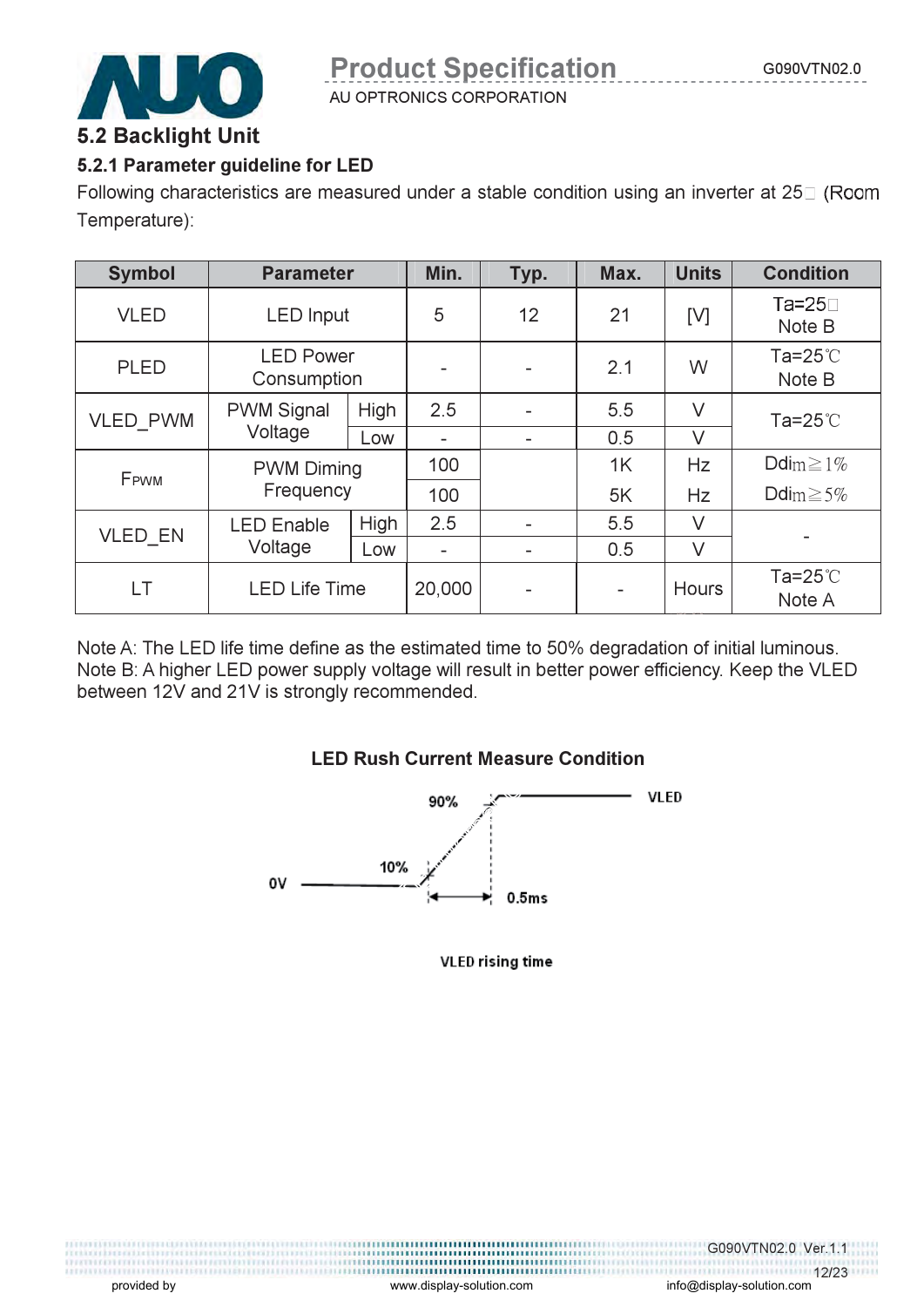

## 6. Signal Characteristic

### 6.1 Pixel Format Image

Following figure shows the relationship between input signal and LCD pixel format.

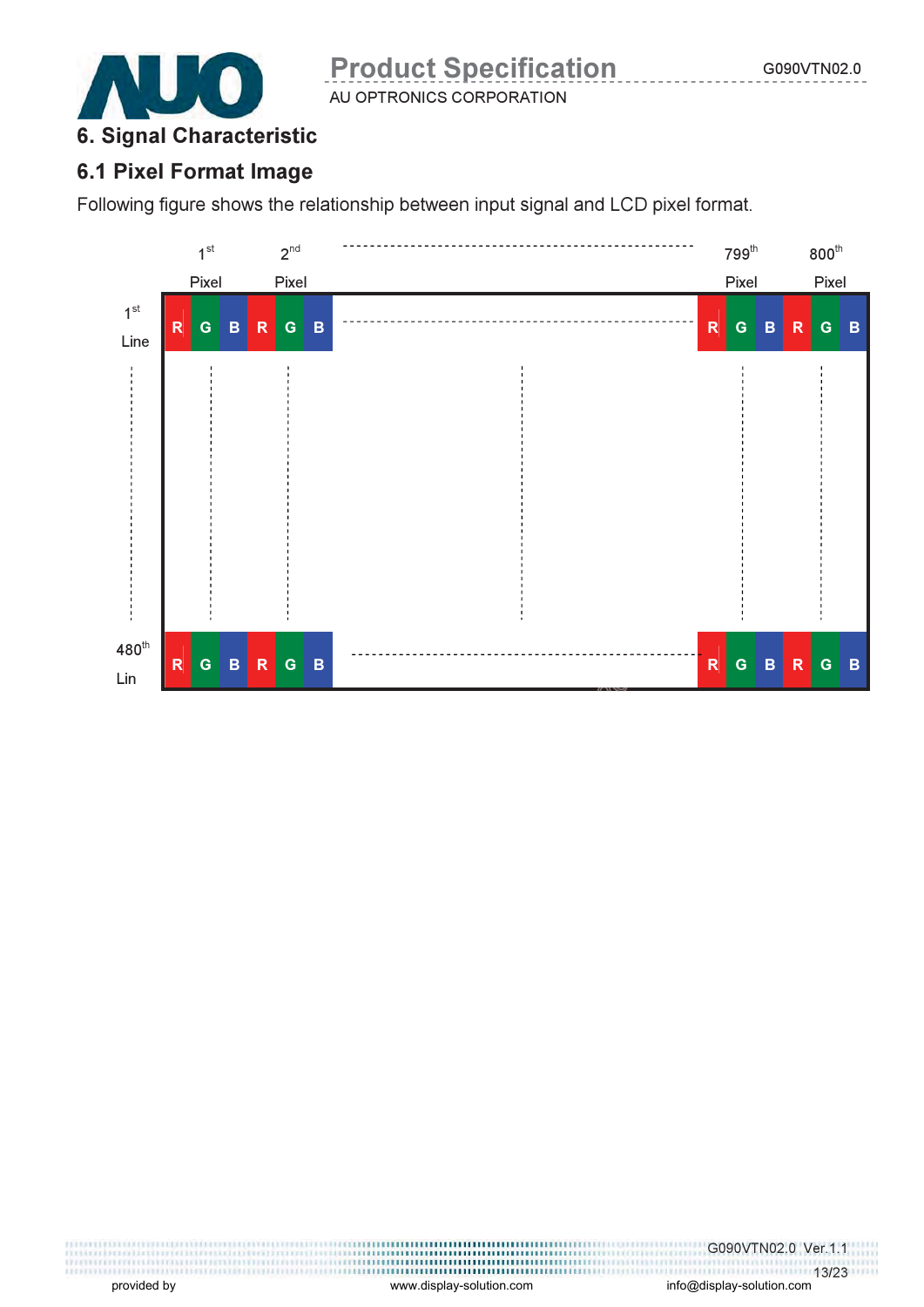

AU OPTRONICS CORPORATION

## 6.2 Signal Description

The module uses a TTL receiver and the input signal definition is as below table.

| Pin#           | <b>Signal Name</b> | Description                           | <b>Remarks</b> |
|----------------|--------------------|---------------------------------------|----------------|
| $\mathbf{1}$   | <b>GND</b>         | Ground                                |                |
| $\overline{2}$ | <b>GND</b>         | Ground                                |                |
| $\overline{3}$ | <b>VDD</b>         | Power Supply                          | 3.3V(typical)  |
| 4              | <b>VDD</b>         | Power Supply                          | 3.3V(typical)  |
| 5              | <b>UPDN</b>        | Gate up or down scan control          |                |
| $6\phantom{a}$ | <b>SHLR</b>        | Source right or left sequence control |                |
| $\overline{7}$ | <b>GND</b>         | Ground                                |                |
| 8              | R <sub>0</sub>     | Data Input (LSB)                      |                |
| 9              | R <sub>1</sub>     | Data Input                            |                |
| 10             | R <sub>2</sub>     | Data Input                            | -              |
| 11             | R <sub>3</sub>     | Data Input                            | ۰              |
| 12             | <b>GND</b>         | Ground                                |                |
| 13             | R <sub>4</sub>     | Data Input                            |                |
| 14             | R <sub>5</sub>     | Data Input                            |                |
| 15             | <b>GND</b>         | Ground                                |                |
| 16             | R <sub>6</sub>     | Data Input                            | -              |
| 17             | R <sub>7</sub>     | Data Input (MSB)                      | Ξ.             |
| 18             | <b>GND</b>         | Ground                                |                |
| 19             | G <sub>0</sub>     | Data Input (LSB)                      |                |
| 20             | G <sub>1</sub>     | Data Input                            |                |
| 21             | G <sub>2</sub>     | Data Input                            |                |
| 22             | G <sub>3</sub>     | Data Input                            | -              |
| 23             | <b>GND</b>         | Ground                                | ۰              |
| 24             | G4                 | Data Input                            | ۰              |
| 25             | G <sub>5</sub>     | Data Input                            |                |
| 26             | <b>GND</b>         | Ground                                |                |
| 27             | G <sub>6</sub>     | Data Input                            |                |
| 28             | G7                 | Data Input (MSB)                      | -              |
| 29             | <b>GND</b>         | Ground                                | ä,             |
| 30             | B <sub>0</sub>     | Data Input (LSB)                      | ۰              |
| 31             | <b>B1</b>          | Data Input                            |                |
| 32             | <b>B2</b>          | Data Input                            |                |
| 33             | B <sub>3</sub>     | Data Input                            |                |
| 34             | <b>GND</b>         | Ground                                | -              |
| 35             | <b>B4</b>          | Data Input                            | -              |
| 36             | <b>B5</b>          | Data Input                            | ۰              |
| 37             | <b>GND</b>         | Ground                                |                |
| 38             | <b>B6</b>          | Data Input                            |                |
|                |                    |                                       |                |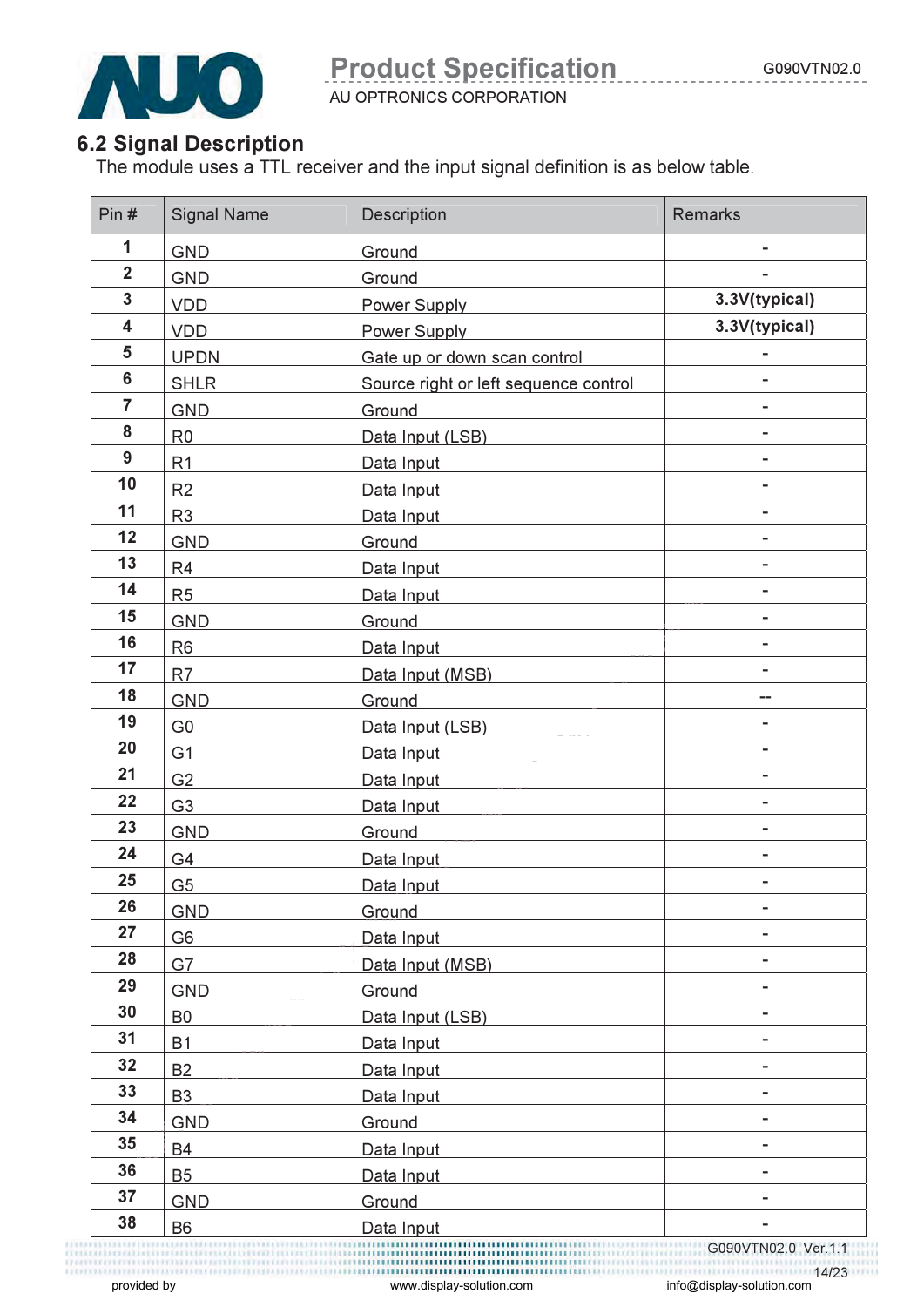

AU OPTRONICS CORPORATION

| 39 | B7          | Data Input (MSB)               | $\overline{\phantom{a}}$ |
|----|-------------|--------------------------------|--------------------------|
| 40 | <b>GND</b>  | Ground                         |                          |
| 41 | <b>DCLK</b> | Clock Input                    |                          |
| 42 | <b>GND</b>  | Ground                         | ۰                        |
| 43 | DE          | Data Input Enable              | ۰                        |
| 44 | <b>BIST</b> | <b>Aging Mode</b>              | <b>High Enable</b>       |
| 45 | <b>GND</b>  | Ground                         | $\blacksquare$           |
| 46 | <b>GND</b>  | Ground                         | ۰                        |
| 47 | LED PWM     | <b>System PWM Signal Input</b> |                          |
| 48 | LED EN      | <b>LED Enable Pin</b>          |                          |
| 49 | <b>VLED</b> | <b>LED Power Supply</b>        | ۰                        |
| 50 | <b>VLED</b> | <b>LED Power Supply</b>        | ۰                        |

Note1: When input 18 bits RGB data, the two low bits of R, G and B data must be grounded. Note2: Data shall be latched at falling edge of DCLK.

Note3: Selection of scanning mode.

| Setting of scan control input |      |                           |  |
|-------------------------------|------|---------------------------|--|
| <b>SHLR</b>                   | UPDN | <b>Scanning Direction</b> |  |
| VDD                           | GND  | Left to Right, Up to Down |  |
| GND                           | GND  | Right to Left, Up to Down |  |
| VDD.                          | VDD  | Left to Right, Down to Up |  |
|                               |      |                           |  |



provided by www.display-solution.com

,,,,,,,,,,,,,,,,,,,,,,,,,,,,,,,,,,,,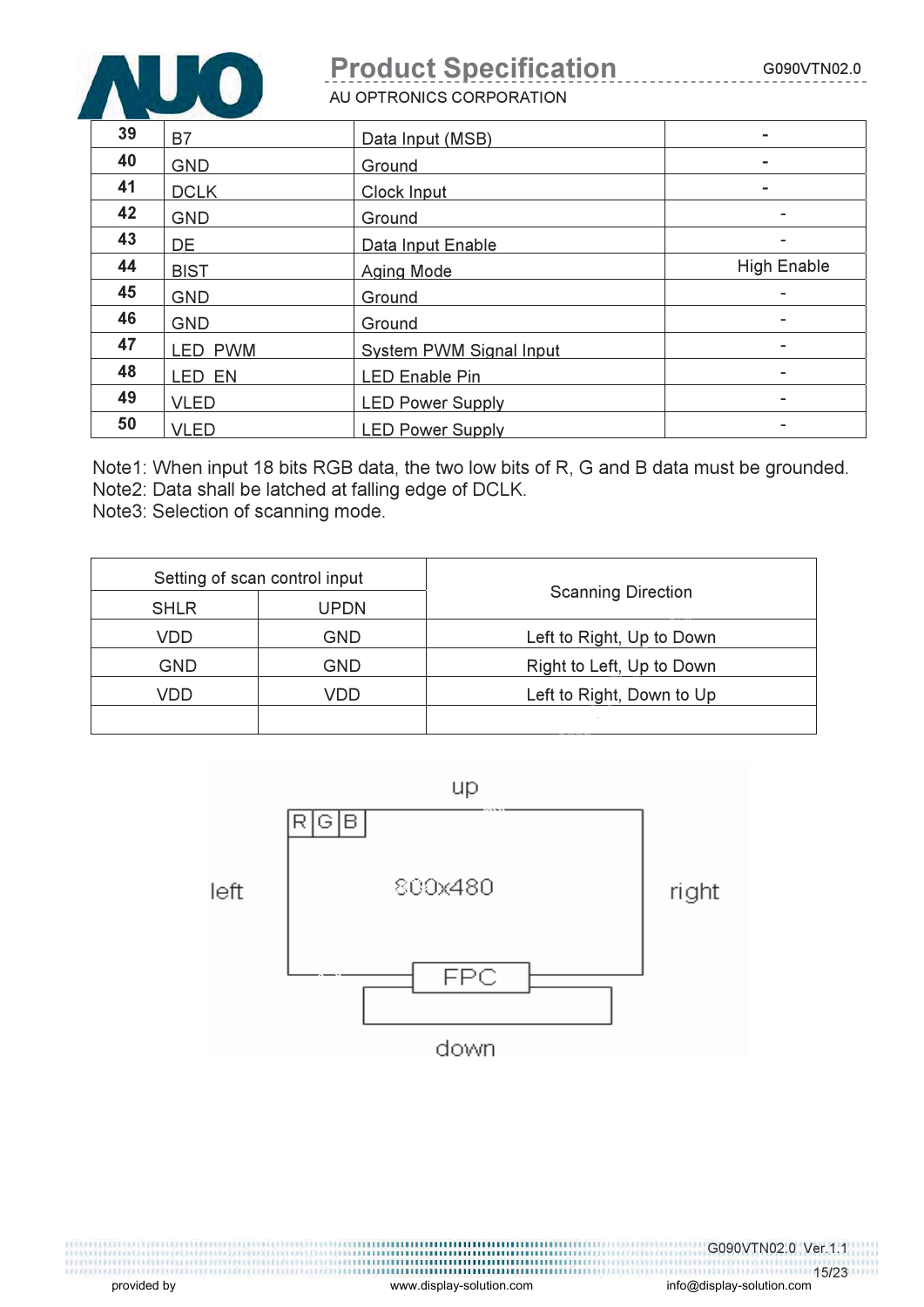

#### 6.3 Interface Timing

#### 6.3.1 Timing Characteristics

Synchronization Method : DE only

| <b>Parameter</b>             | <b>Symbol</b> | <b>Min</b> | <b>Typ</b>     | <b>Max</b>               | <b>Unit</b>   | <b>Note</b>              |
|------------------------------|---------------|------------|----------------|--------------------------|---------------|--------------------------|
| <b>CLKIN Cycle Time</b>      | Tcph          | 20         |                |                          | ns            |                          |
| <b>CLKIN Pulse Duty</b>      | Tcyyh         | 40         | 50             | 60                       | $\frac{0}{0}$ |                          |
| Data Set-up Time             | Tdsu          | 8          |                |                          | ns            |                          |
| Data Hold Time               | <b>Tdhd</b>   | 8          |                |                          | ns            | -                        |
| DE Set-up Time               | Tesu          | 8          |                |                          | ns            |                          |
| <b>DE Hold Time</b>          | Tehd          | 8          | $\overline{a}$ |                          | ns            | $\qquad \qquad$          |
| <b>Output Stable Time</b>    | Tsst          |            |                | 6                        | <b>us</b>     |                          |
| <b>DCLK Frequency</b>        | <b>Fclk</b>   | 28         | 30             | 40                       | <b>MHz</b>    | $\overline{\phantom{a}}$ |
| Horizontal Display Area      | Thd           |            | 800            |                          | <b>DCLK</b>   |                          |
| One Horizontal Line          | Th            | 908        | 928            | 1080                     | <b>DCLK</b>   | $\overline{\phantom{a}}$ |
| H Blank Area                 | Th-blank      | 108        | 128            | $\overline{\phantom{a}}$ | <b>DCLK</b>   | $\overline{\phantom{a}}$ |
| <b>Vertical Display Area</b> | Tyd           |            | 480            |                          | Н             | $\overline{\phantom{a}}$ |
| V Period time                | Тy            | 517        | 525            | 704                      | Н             |                          |
| V Blank Area                 | Ty-blank      | 37         | 45             | 224                      | Η             |                          |

Note: H Blank area and V Blank area can not be changed at every frame

#### DC Electrical

(VDD=2.7 to 3.6V ,TA=- (

| <b>Parameter</b> | <b>Symbol</b> | Min.       | Typ. | Max.      | <b>Unit</b> | <b>Conditions</b>       |
|------------------|---------------|------------|------|-----------|-------------|-------------------------|
| Low level        | Vil           | 0          |      | $0.3*VDD$ | V           | For the digital circuit |
| input voltage    |               |            |      |           |             |                         |
| High level       | Vih           | $0.7^*VDD$ |      | VDD       |             | For the digital circuit |
| input voltage    |               |            |      |           |             |                         |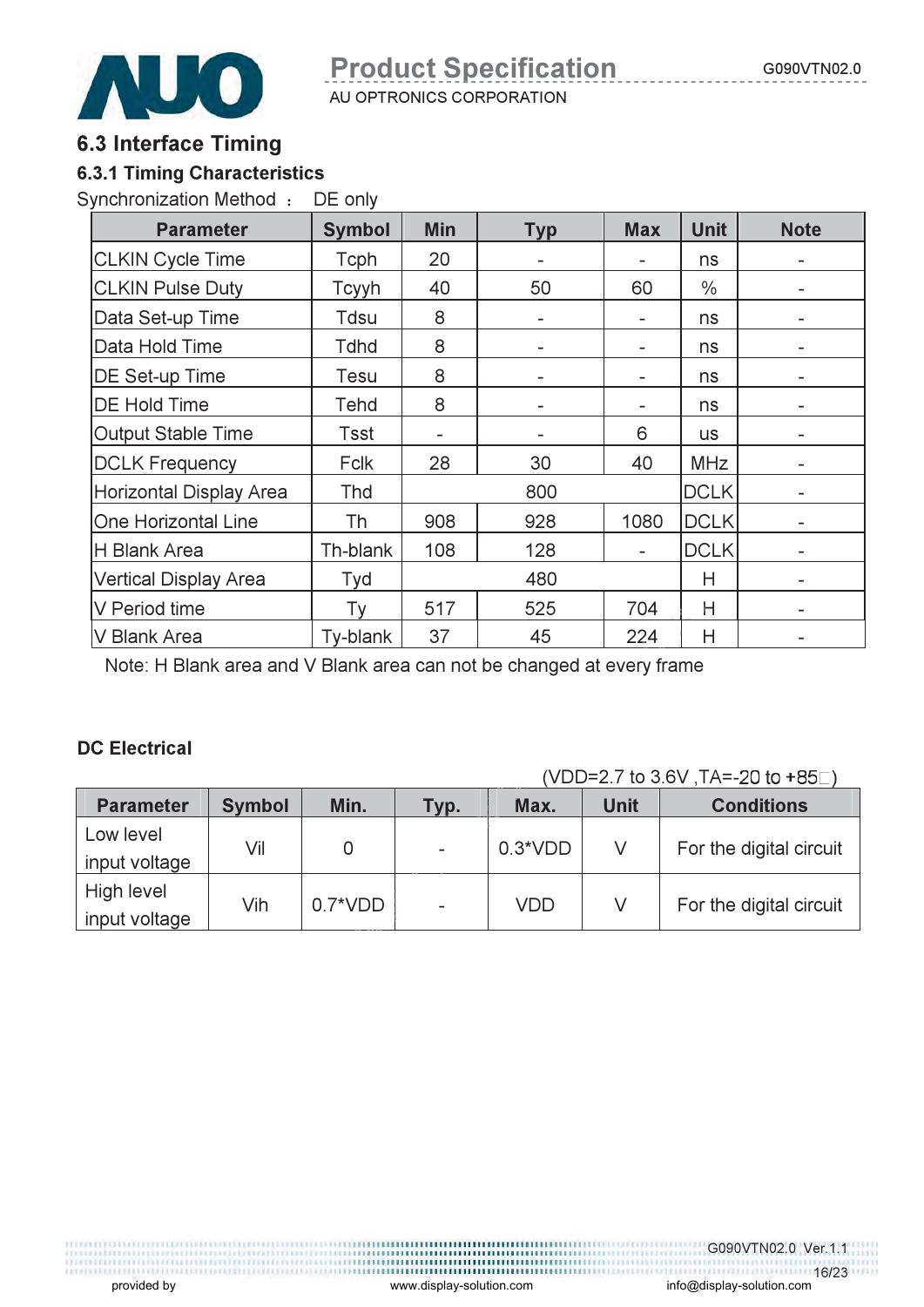

### 6.3.2 Input Timing Diagram



info@display-solution.com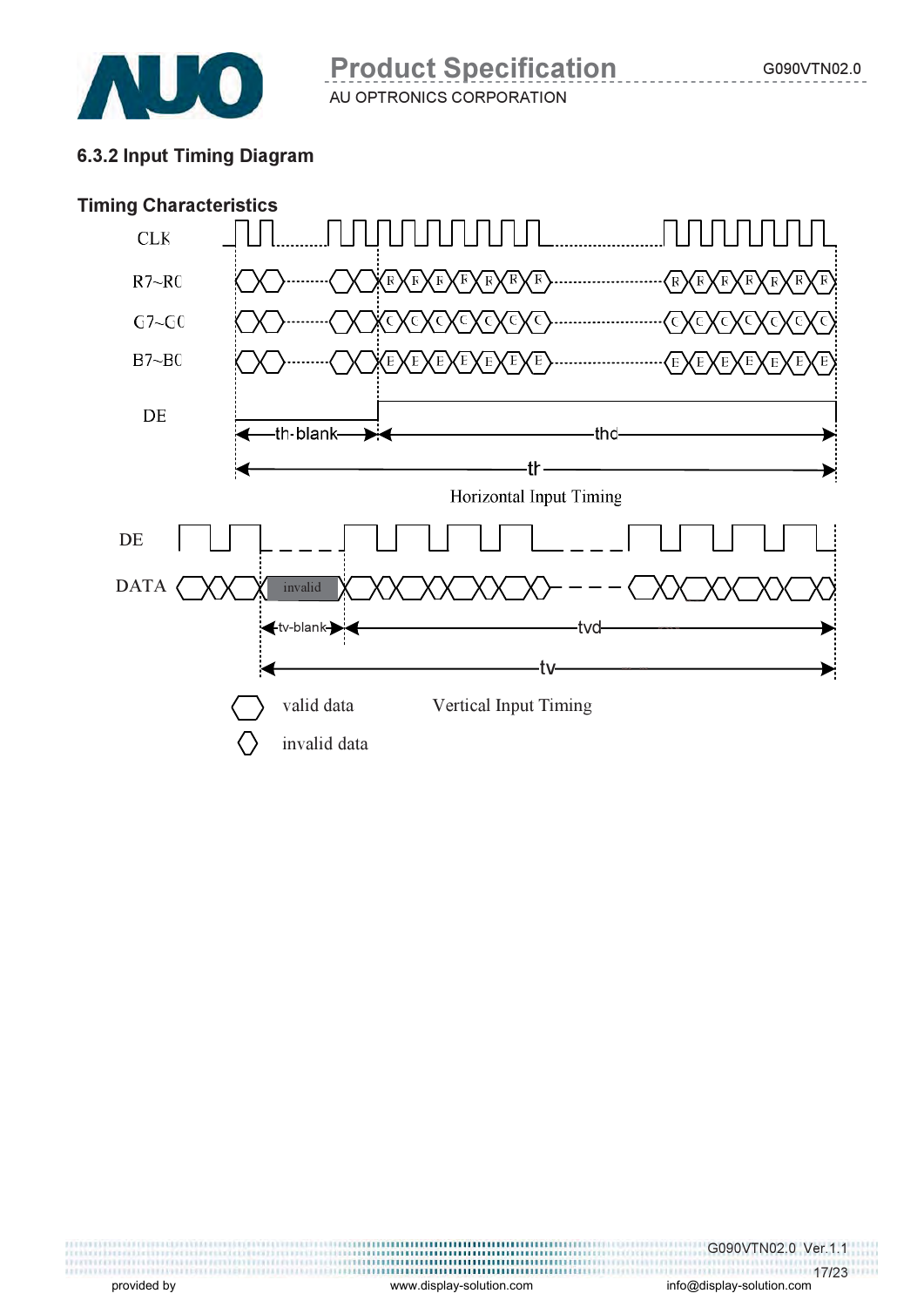

AU OPTRONICS CORPORATION

#### 6.4 Power ON/OFF Sequence

VDD power on/off sequence is as follows. Interface signals are also shown in the chart. Signals from any system shall be Hi-Z state or low level when VDD is off.

#### Power Sequence



#### Power Sequencing Requirements

| <b>Parameter</b>                       | <b>Symbol</b>   | <b>Unit</b> | <b>Min</b> | <b>Typ</b> | <b>Max</b> |
|----------------------------------------|-----------------|-------------|------------|------------|------------|
| <b>VDD Rise Time</b>                   | Τ1              | ms          | 0.5        | --         | 10         |
| <b>VDD Good to Signal Valid</b>        | T <sub>2</sub>  | ms          | 30         | --         | 90         |
| Signal Valid to Backlight On           | T <sub>3</sub>  | ms          | 200        | --         | --         |
| <b>Backlight Power On Time</b>         | <b>T4</b>       | ms          | 0.5        | --         |            |
| Backlight Power Good to System PWM     |                 |             |            |            |            |
| On                                     | T <sub>5</sub>  | ms          | 10         |            |            |
| System PWM ON to Backlight Enable On   | T6              | ms          | 10         | --         |            |
| Backlight Enable Off to System PWM Off | T7              | ms          | 0          | --         |            |
| System PWM Off to B/L Power Disable    | T8              | ms          | 10         | --         |            |
| <b>Backlight Power Off Time</b>        | T9              | ms          | --         | 10         | 30         |
| <b>Backlight Off to Signal Disable</b> | T <sub>10</sub> | ms          | 200        | --         | --         |
| Signal Disable to VDD Down             | T <sub>11</sub> | ms          | 0          | --         | 50         |
| <b>VDD Fall Time</b>                   | T <sub>12</sub> | ms          | 1          | --         | 30         |
| <b>VDD Off Time</b>                    | T <sub>13</sub> | ms          | 500        |            |            |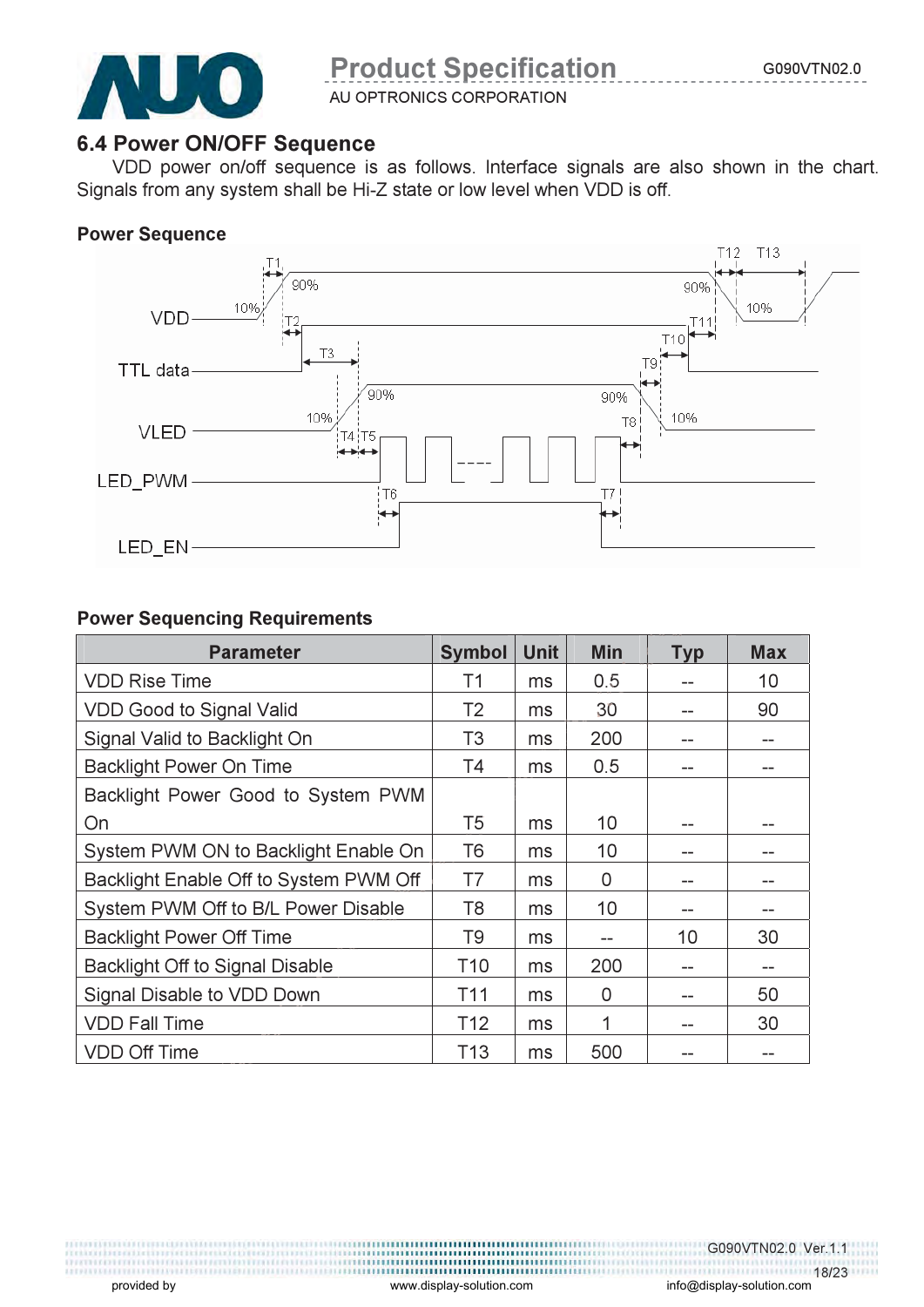

AU OPTRONICS CORPORATION

## 7. Connector & Pin Assignment

Physical interface is described as for the connector on module. These connectors are capable of accommodating the following signals and will be following components.

#### 7.1 TFT LCD Module: Connector information

| <b>Connector Name / Designation</b> | <b>Signal Connector</b>          |  |  |
|-------------------------------------|----------------------------------|--|--|
| Manufacturer                        | Starconn or compatible           |  |  |
| <b>Connector Model Number</b>       | 089H50-000000-G2-R or compatible |  |  |

| Pin No.                 | <b>Symbol</b>  | Pin No. | <b>Symbol</b>  |  |  |
|-------------------------|----------------|---------|----------------|--|--|
| 1                       | <b>GND</b>     | 26      | GND            |  |  |
| $\overline{2}$          | <b>GND</b>     | 27      | G <sub>6</sub> |  |  |
| $\mathbf{3}$            | VDD            | 28      | G7             |  |  |
| $\overline{\mathbf{4}}$ | VDD            | 29      | <b>GND</b>     |  |  |
| 5                       | <b>UPDN</b>    | 30      | B <sub>0</sub> |  |  |
| $6\phantom{a}$          | <b>SHLR</b>    | 31      | <b>B1</b>      |  |  |
| $\overline{7}$          | <b>GND</b>     | 32      | <b>B2</b>      |  |  |
| 8                       | R <sub>0</sub> | 33      | B <sub>3</sub> |  |  |
| $\boldsymbol{9}$        | R <sub>1</sub> | 34      | <b>GND</b>     |  |  |
| 10                      | R2             | 35      | <b>B4</b>      |  |  |
| 11                      | R <sub>3</sub> | 36      | <b>B5</b>      |  |  |
| 12                      | <b>GND</b>     | 37      | <b>GND</b>     |  |  |
| 13                      | R4             | 38      | <b>B6</b>      |  |  |
| 14                      | R <sub>5</sub> | 39      | B7             |  |  |
| 15                      | <b>GND</b>     | 40      | <b>GND</b>     |  |  |
| 16                      | R <sub>6</sub> | 41      | <b>DCLK</b>    |  |  |
| 17                      | R7             | 42      | <b>GND</b>     |  |  |
| 18                      | <b>GND</b>     | 43      | DE             |  |  |
| 19                      | G <sub>0</sub> | 44      | <b>BIST</b>    |  |  |
| 20                      | G <sub>1</sub> | 45      | <b>GND</b>     |  |  |
| 21                      | G <sub>2</sub> | 46      | GND            |  |  |
| 22                      | G <sub>3</sub> | 47      | LED PWM        |  |  |
| 23                      | <b>GND</b>     | 48      | LED EN         |  |  |
| 24                      | G4             | 49      | <b>VLED</b>    |  |  |
| 25                      | G <sub>5</sub> | 50      | <b>VLED</b>    |  |  |

G090VTN02.0 Ver.1.1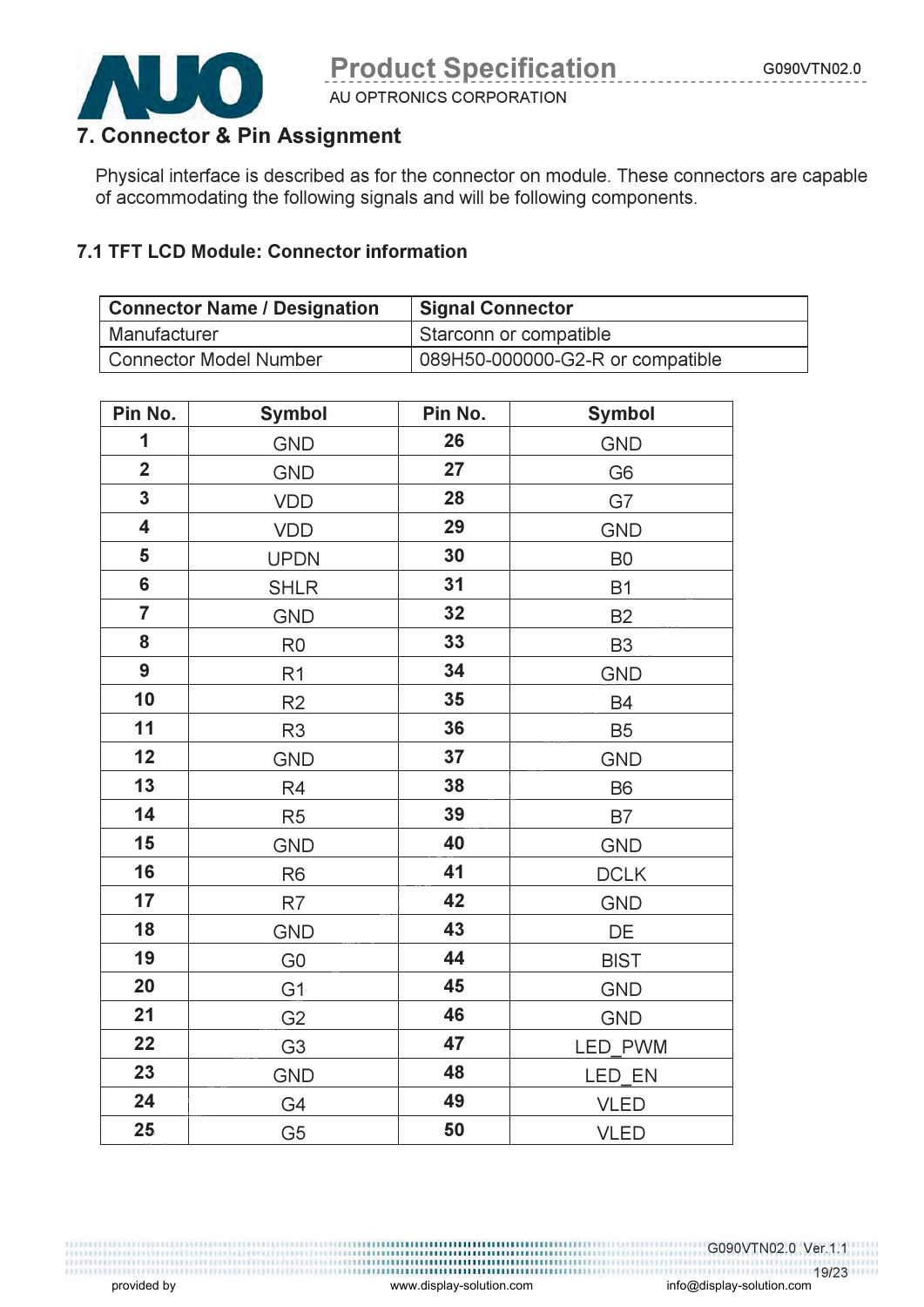

AU OPTRONICS CORPORATION

#### 8. Reliability Test Criteria

| <b>Item</b> | <b>Criterion</b>                                                                       |
|-------------|----------------------------------------------------------------------------------------|
| A           | There is no function defect and occurrence of any new defective shall not be allowed.  |
| B           | In case of malfunction defect caused by ESD damage. If it would be recovered to normal |
|             | state after resetting, it would be judge as pass.                                      |
|             | Image Sticking is not visible through 8% ND filter after 10 mins with pattern L127.    |

| <b>Item</b>                                       | <b>Package</b>  | <b>Test Conditions</b>                                               | <b>Conditions</b> |
|---------------------------------------------------|-----------------|----------------------------------------------------------------------|-------------------|
| <b>High Temperature Storage Test</b>              | Module          | 80°C, 300hrs                                                         | A                 |
| Low Temperature Storage Test                      | Module          | $-30^{\circ}$ C, 300hrs                                              | A                 |
| High Temp./High Humidity<br><b>Storage Test</b>   | Module          | 50°C, 90%, 300hrs                                                    | A                 |
| <b>High Temperature Operation</b><br>Test         | Module          | 75℃, 300hrs                                                          | A                 |
| Low Temperature Operating<br>Test                 | Module          | $-20^{\circ}$ C, 300hrs                                              | A                 |
| High Temp./High Humidity<br><b>Operating Test</b> | Module          | 50°C, 90%, 300hrs                                                    | A                 |
| <b>Thermal Shock Non-operation</b><br>Test        | Module          | $-30^{\circ}$ C $\sim$ 80 $^{\circ}$ C; 1hr/each cycle,<br>200cycles | A                 |
| <b>Shock Test</b>                                 | With<br>package | Half Sine Wave ±X, Y, Z<br>240G, 2ms,<br>1 Times each axis           | A                 |
| <b>Vibration Test</b>                             | With<br>package | 1.5G, $10 \times 500$ Hz, $x \times y \times z$<br>each axis/1h      | A                 |
| <b>ESD Test</b>                                   | Module          | <contact> operate ±8kV<br/><air> operate ±15kV</air></contact>       | B                 |
| Image Sticking test                               | Module          | 25°C, chess pattern $(5*7)$ test<br>8hrs                             | C                 |

Note: 1. In Operating test, the B/L voltage and current must be in spec.

2. All the judgments are under normal temperature and the sample need to be static more than 2 hours in the normal temperature before judge.

3. During measurement, the condensation water or remains shall not be allowed.

4. The minimum sample quantity of test is 3pcs.

5. There is no display function fail issue occurred, all the cosmetic specification is judged before the reliability stress.

G090VTN02.0 Ver.1.1

provided by  $\hspace{2cm}$  www.display-solution.com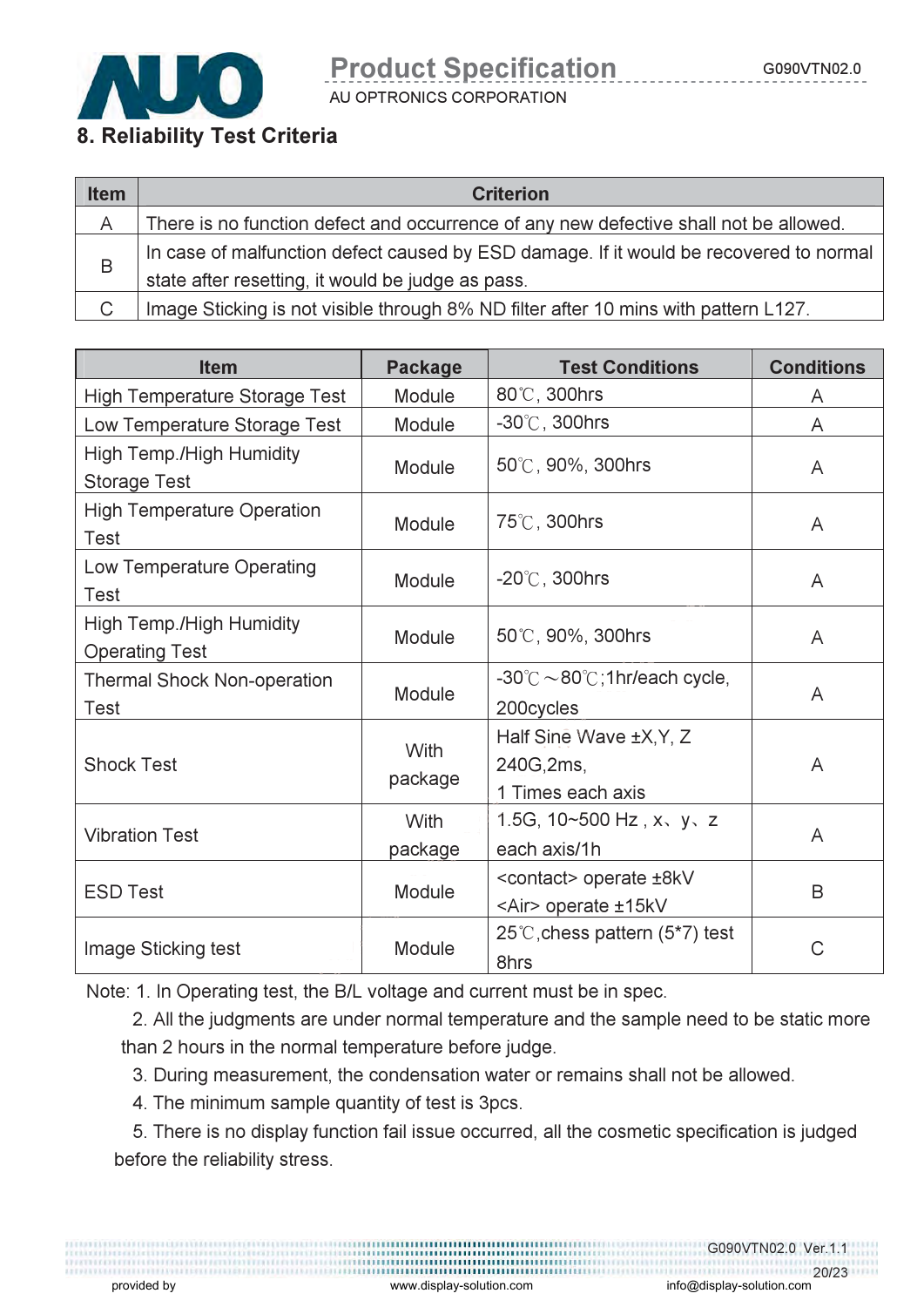

AU OPTRONICS CORPORATION

## 9. Mechanical Characteristics

#### 9.1 LCM Outline Dimension (Front View)

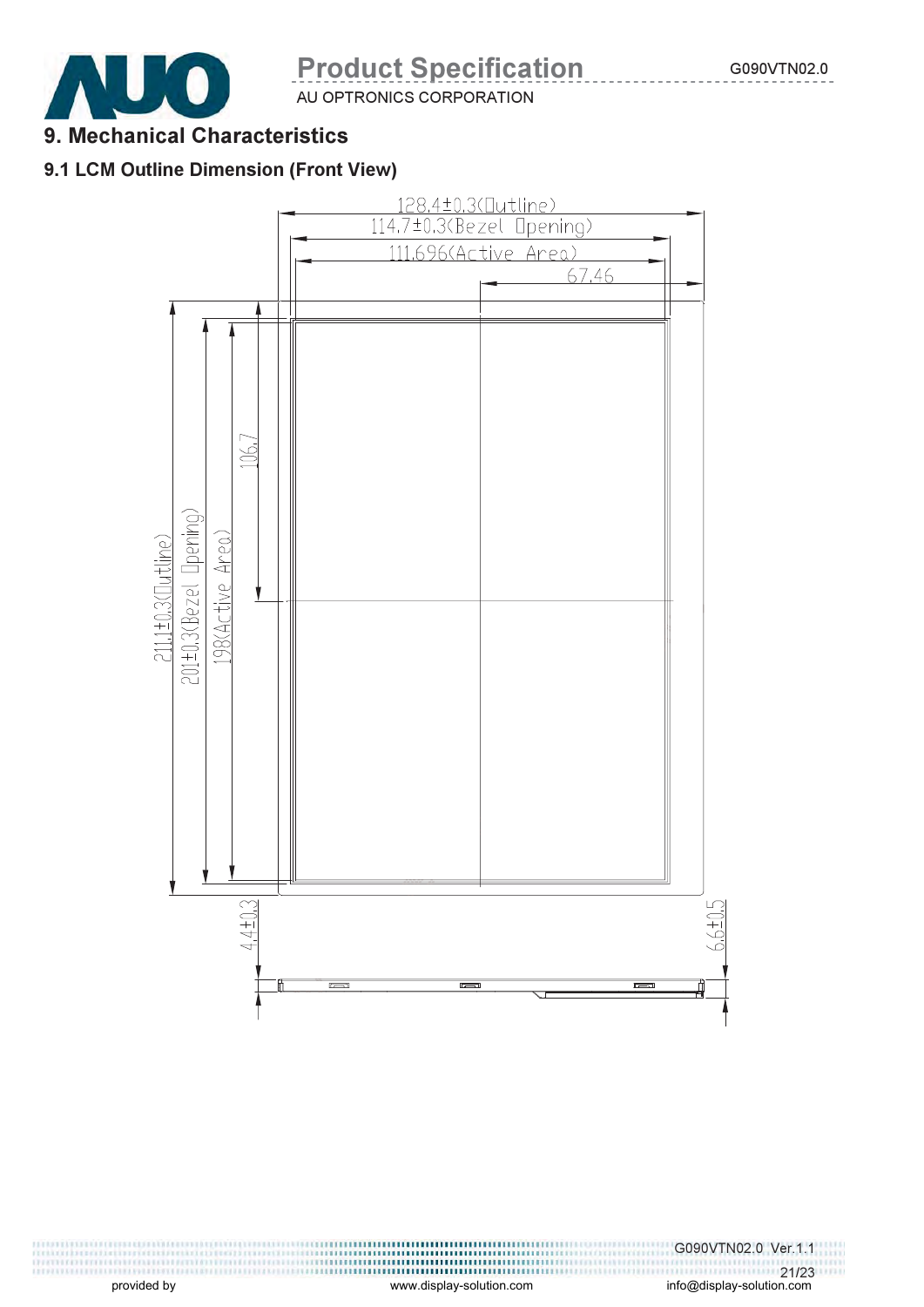

### 9.2 LCM Outline Dimension (Rear View)



G090VTN02.0 Ver.1.1